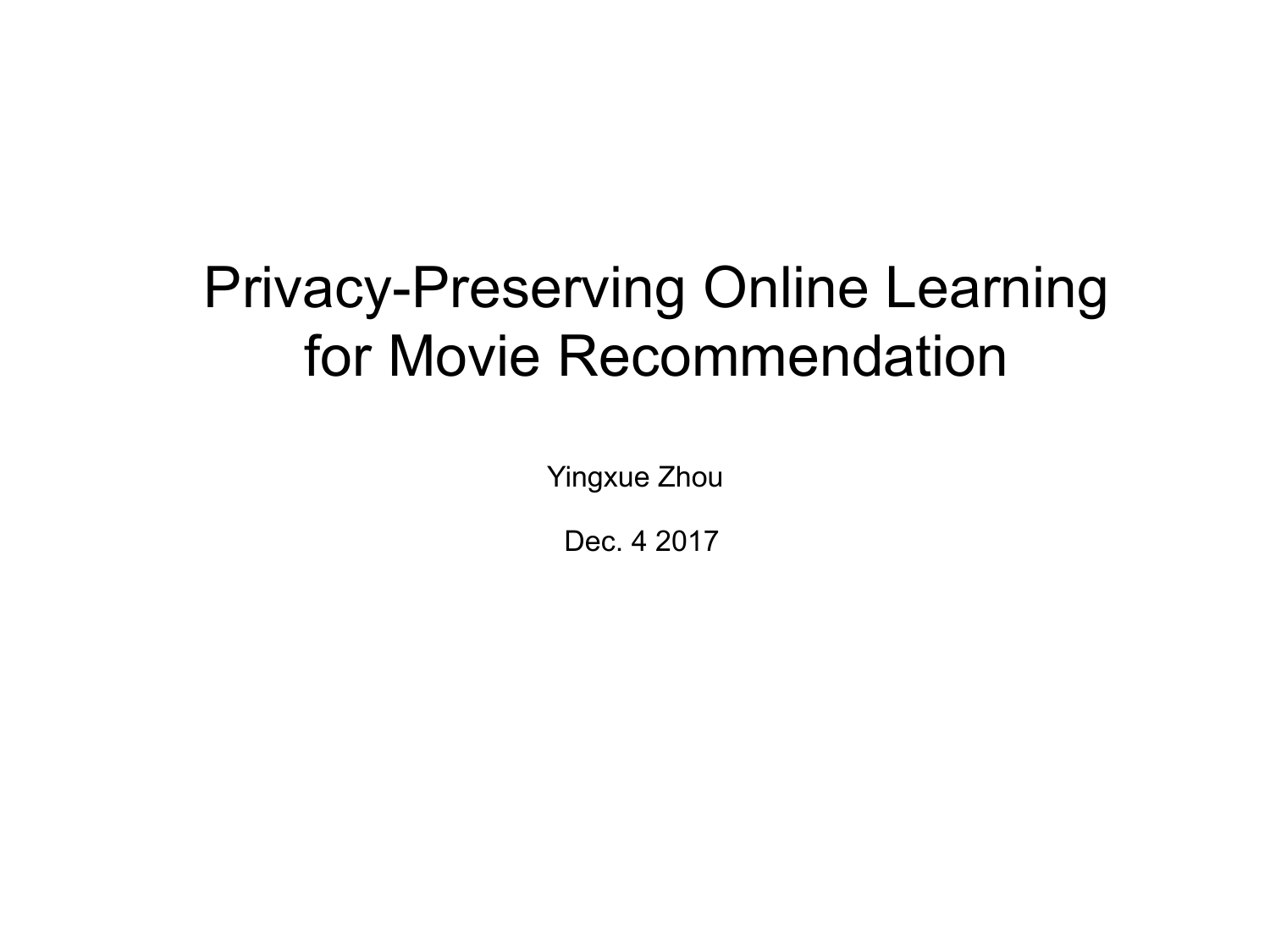# **Outline**

- **Background Problem**
- **Online Learning**
- **Differential Privacy**
- **Algorithm**
- **Experiments**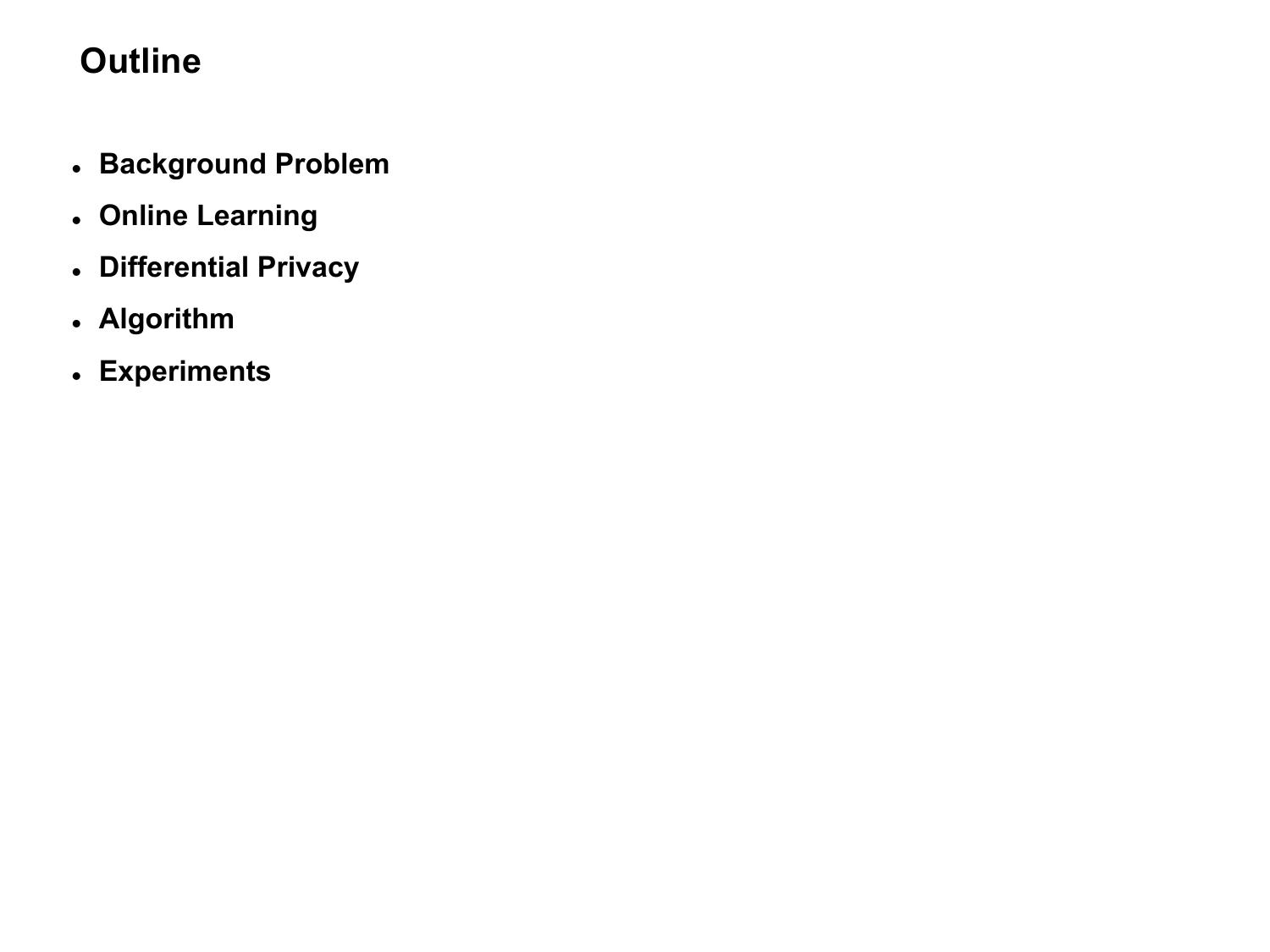## **Background Problem: Movie Recommendations**



#### #YouTube

#personalized movie recommendation

#### **#How to find the movie that matches a particular user's preference?**

**#Privacy issue: Recommendation leaks user's personal information.**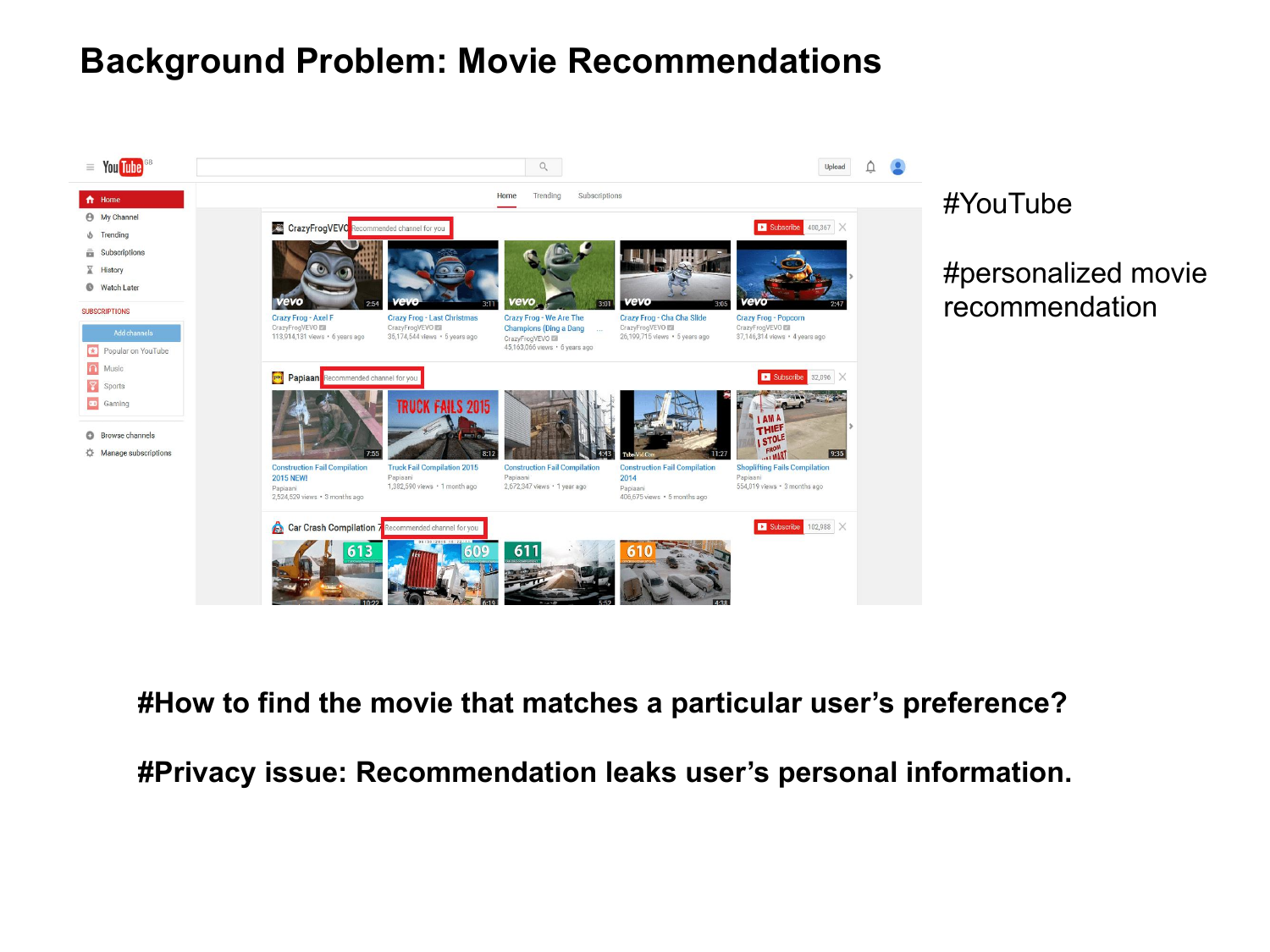## **Background Problem: Movie Recommendations**

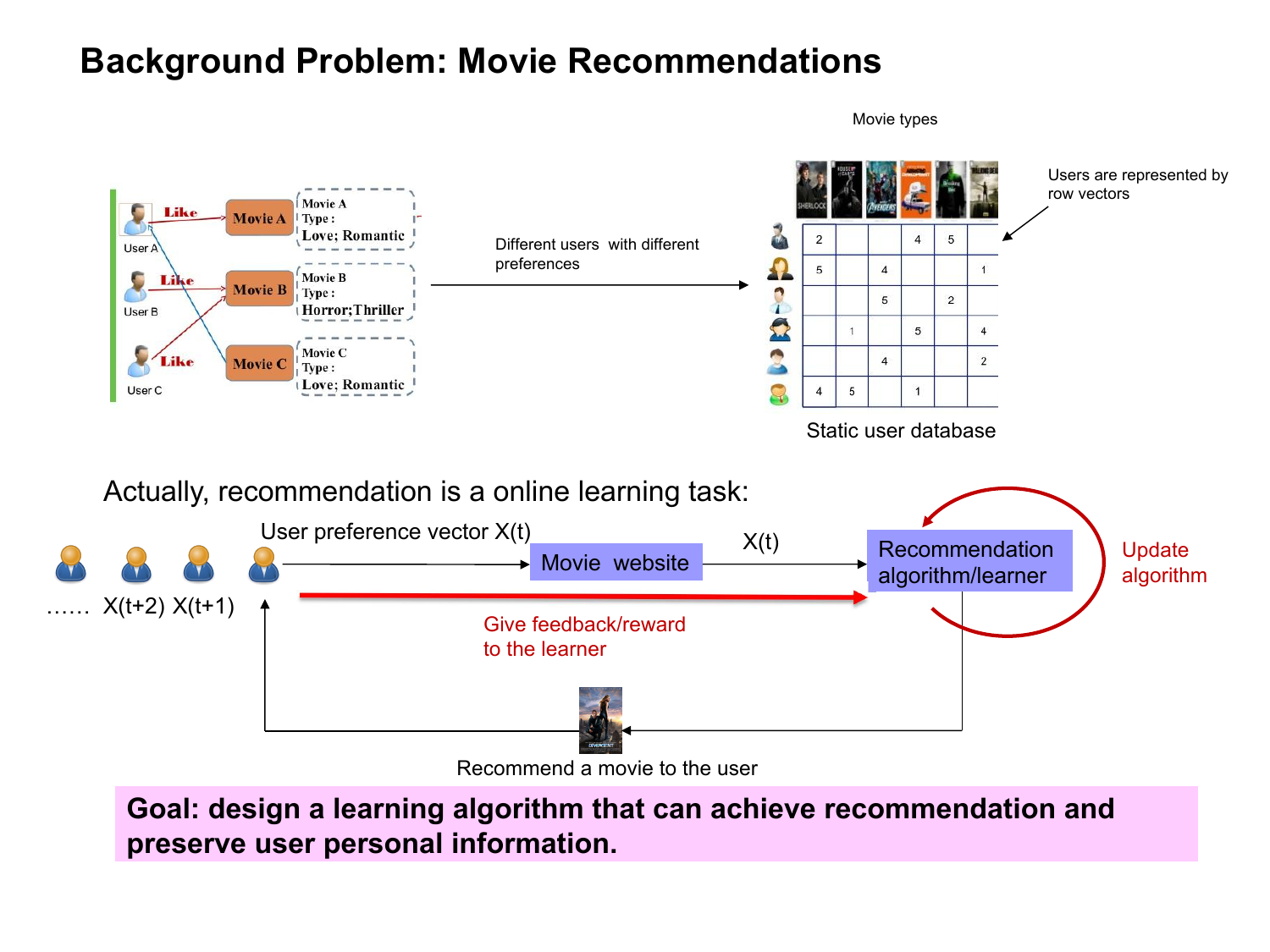# **Online Learning/Contextual Bandit**

- **A gambler faces k slot-machines(arms).**
- **Each machine provides a random reward from unknown distribution specific to that machine.**
- **At each time slot, the gambler select one machine to play, and get a random reward.**
- **Goal: how to maximize the sum of rewards over all time slots.**

#### The stochastic bandit problem

Known parameters: number of arms K and (possibly) number of rounds  $n \geq K$ . Unknown parameters: K probability distributions  $\nu_1, \ldots, \nu_K$  on [0, 1].

For each round  $t = 1, 2, \ldots$ 

- (1) the forecaster chooses  $I_t \in \{1, ..., K\};$
- (2) given  $I_t$ , the environment draws the reward  $X_{I_t,t} \sim \nu_{I_t}$  independently from the past and reveals it to the forecaster.

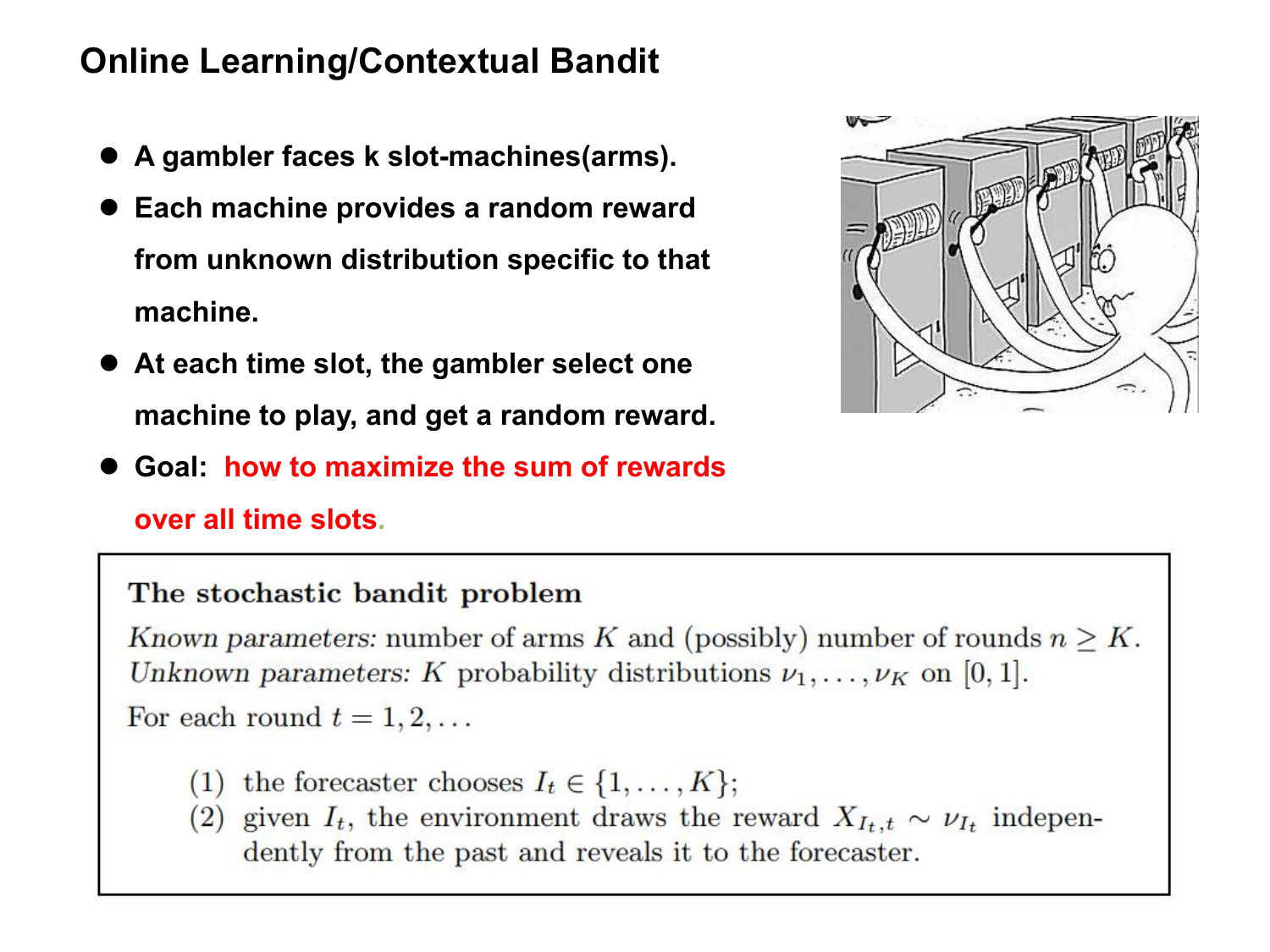# **Online Learning/Contextual Bandit**

#### The stochastic bandit problem

Known parameters: number of arms K and (possibly) number of rounds  $n \geq K$ . Unknown parameters: K probability distributions  $\nu_1, \ldots, \nu_K$  on [0, 1]. For each round  $t = 1, 2, \ldots$ 

- (1) the forecaster chooses  $I_t \in \{1, ..., K\};$
- (2) given  $I_t$ , the environment draws the reward  $X_{I_t,t} \sim \nu_{I_t}$  independently from the past and reveals it to the forecaster.

For  $i = 1, ..., K$  we denote by  $\mu_i$  the mean of  $\nu_i$  (mean reward of arm  $i)$ . Let

$$
\mu^* = \max_{i=1,\dots,K} \mu_i \quad \text{and} \quad i^* \in \operatorname*{argmax}_{i=1,\dots,K} \mu_i .
$$

In the stochastic setting, it is easy to see that the pseudo-regret can be  $\boldsymbol{n}$ written as

$$
\overline{R}_n = n\mu^* - \sum_{t=1}^{\infty} \mathbb{E}[\mu_{I_t}].
$$

### Goal: Design a learning algorithm for the gambler to minimize the regret.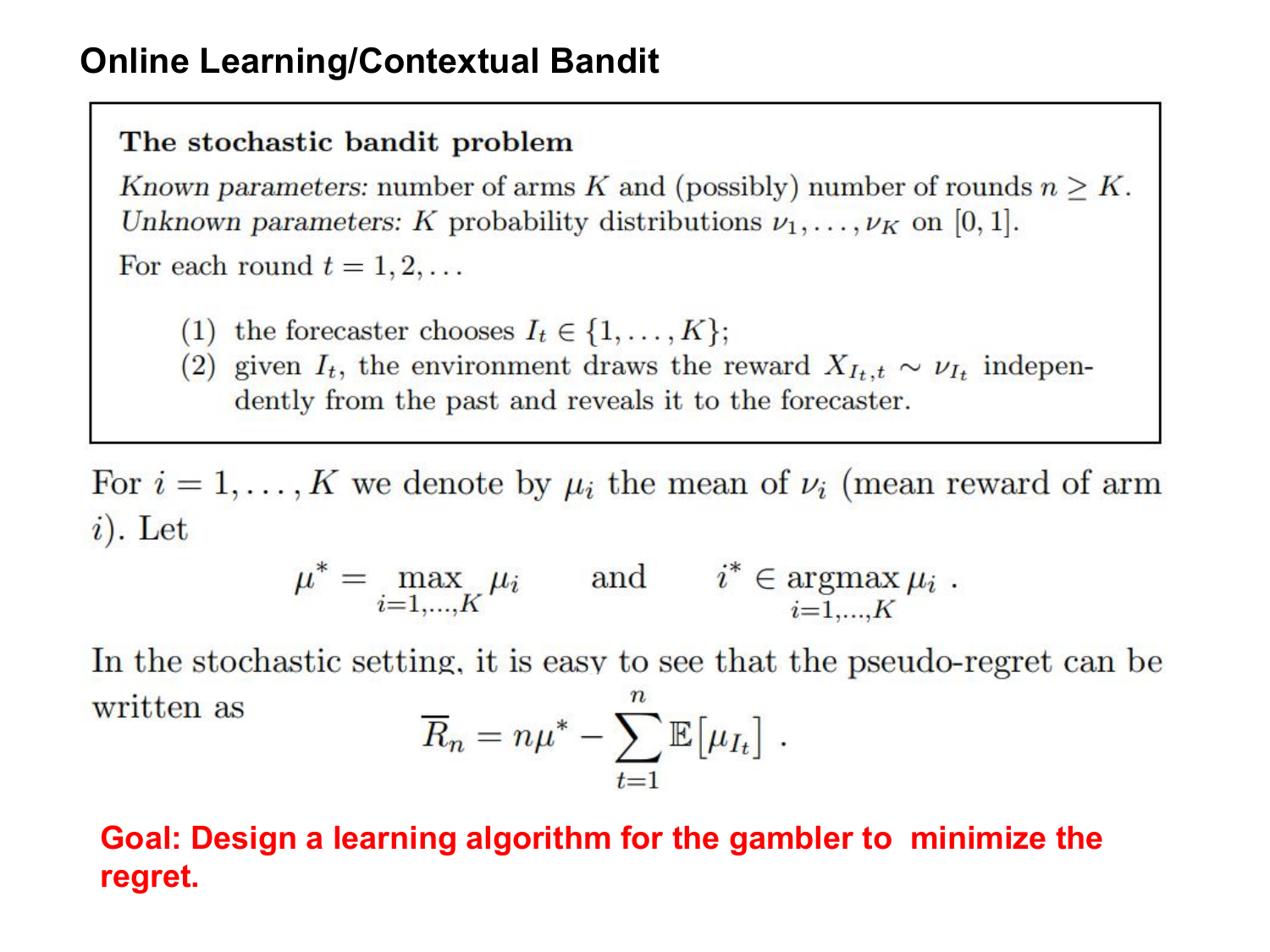# **Online Learning/Contextual Bandit**

For  $i = 1, ..., K$  we denote by  $\mu_i$  the mean of  $\nu_i$  (mean reward of arm  $i)$ . Let

$$
\mu^* = \max_{i=1,\dots,K} \mu_i \quad \text{and} \quad i^* \in \operatorname*{argmax}_{i=1,\dots,K} \mu_i .
$$

In the stochastic setting, it is easy to see that the pseudo-regret can be written as  $\boldsymbol{n}$ 

$$
\overline{R}_n = n\mu^* - \sum_{t=1}^{\infty} \mathbb{E}[\mu_{I_t}].
$$

### **Formalize Recommendation as a bandit problem:**:

- At each time slot, recommender receives new user's contextual information.
- Choose a movie (arm) to recommend.
- Receive a random reward of recommended movie.
- Update strategy for next user.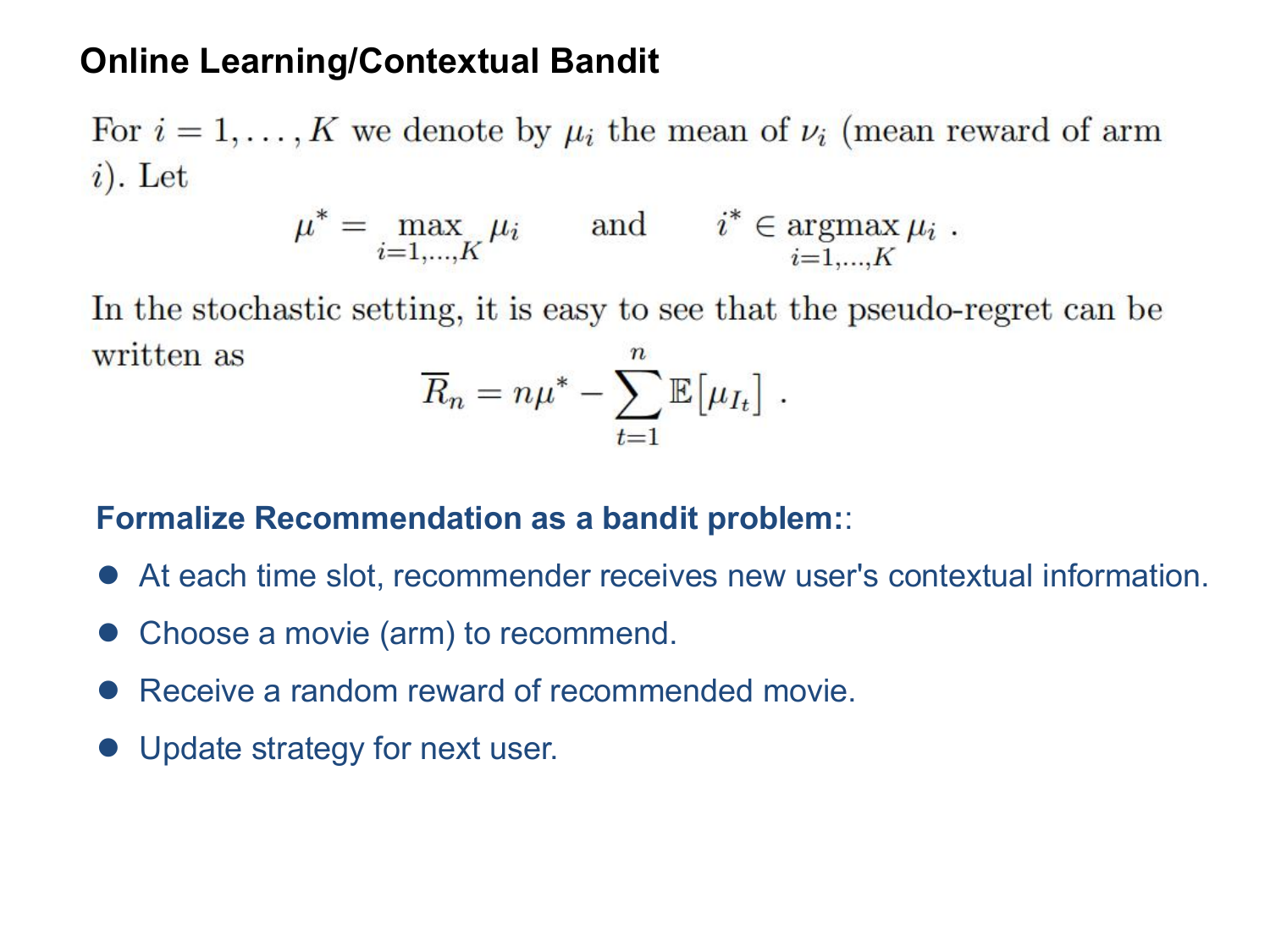## **Differential Privacy**

# **Differential Privacy**

 $X$ : The data *universe*.

 $D \subset X$ : The dataset (one element per person)

Definition: An algorithm M is  $\epsilon$ -differentially private if for all pairs of neighboring datasets  $D, D',$  and for all outputs  $x$ :  $Pr[M(D) = x] \le (1 + \epsilon) Pr[M(D') = x]$ 

**Laplace Mechanism to achieve differential privacy:**

$$
M(D) = f(D) + Lap(b)
$$
\nLaplace noise

\ndirectly query the database D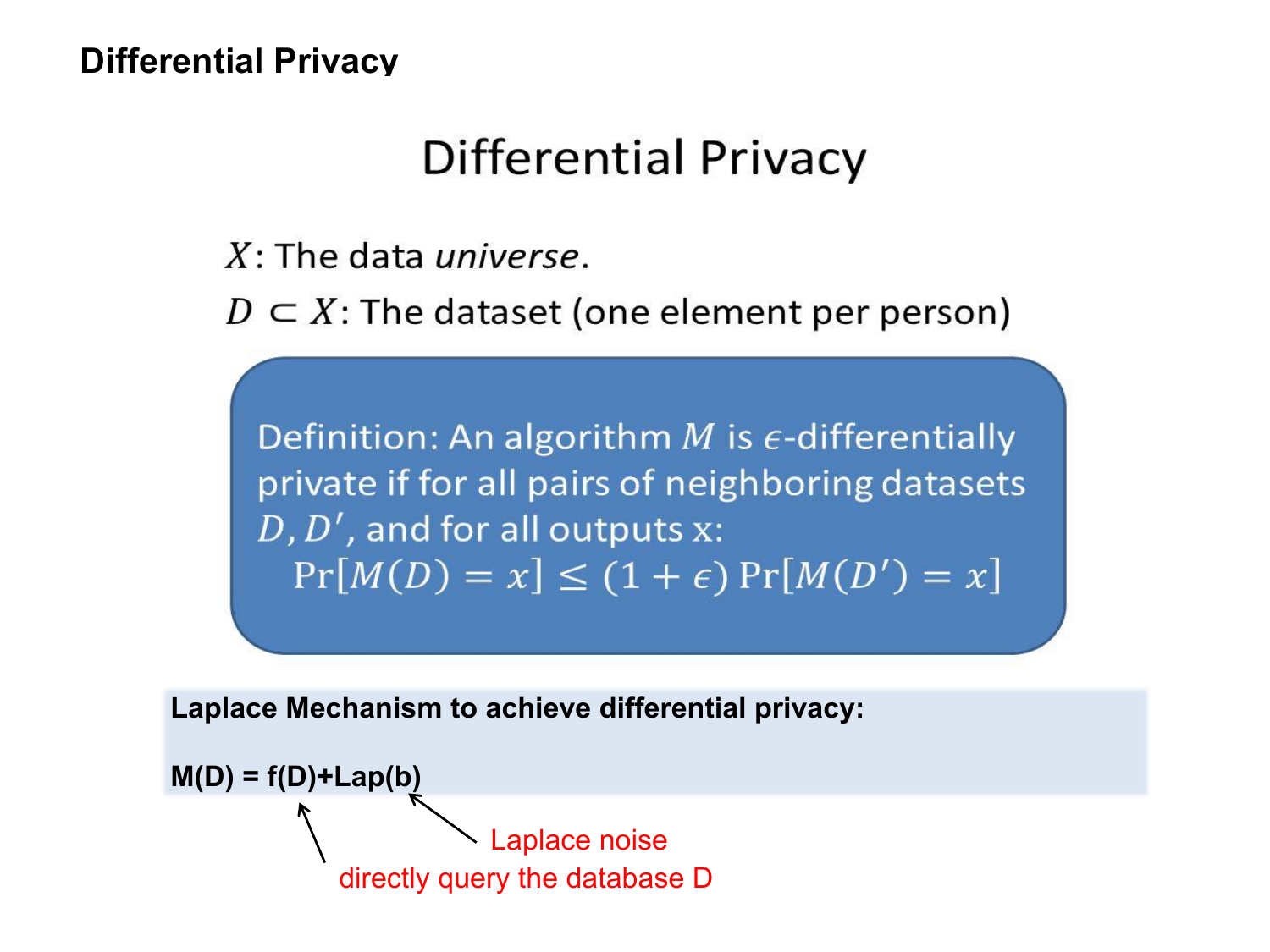# **Algorithm**

Part 1. Offline Estimation

- 1. Partition n users into m groups based on their contextual similarity.
- 2. Recommend all movies to them and gather rewards.
- 3. Compute average reward of different movie.

Part 2. Online Recommendation

At each time slot:

- 1. Receive new user, compute which group it belongs to.
- 2. Recommend the movie with highest average reward to the user.
- 3. Observe reward.
- 4. Add Laplace noise to this reward and update average reward.

**Performance Metric:**

**Minimize the regret:**  $\overline{R}_n = n\mu^* - \sum_i \mathbb{E}\big[\mu_{I_t}\big]$  .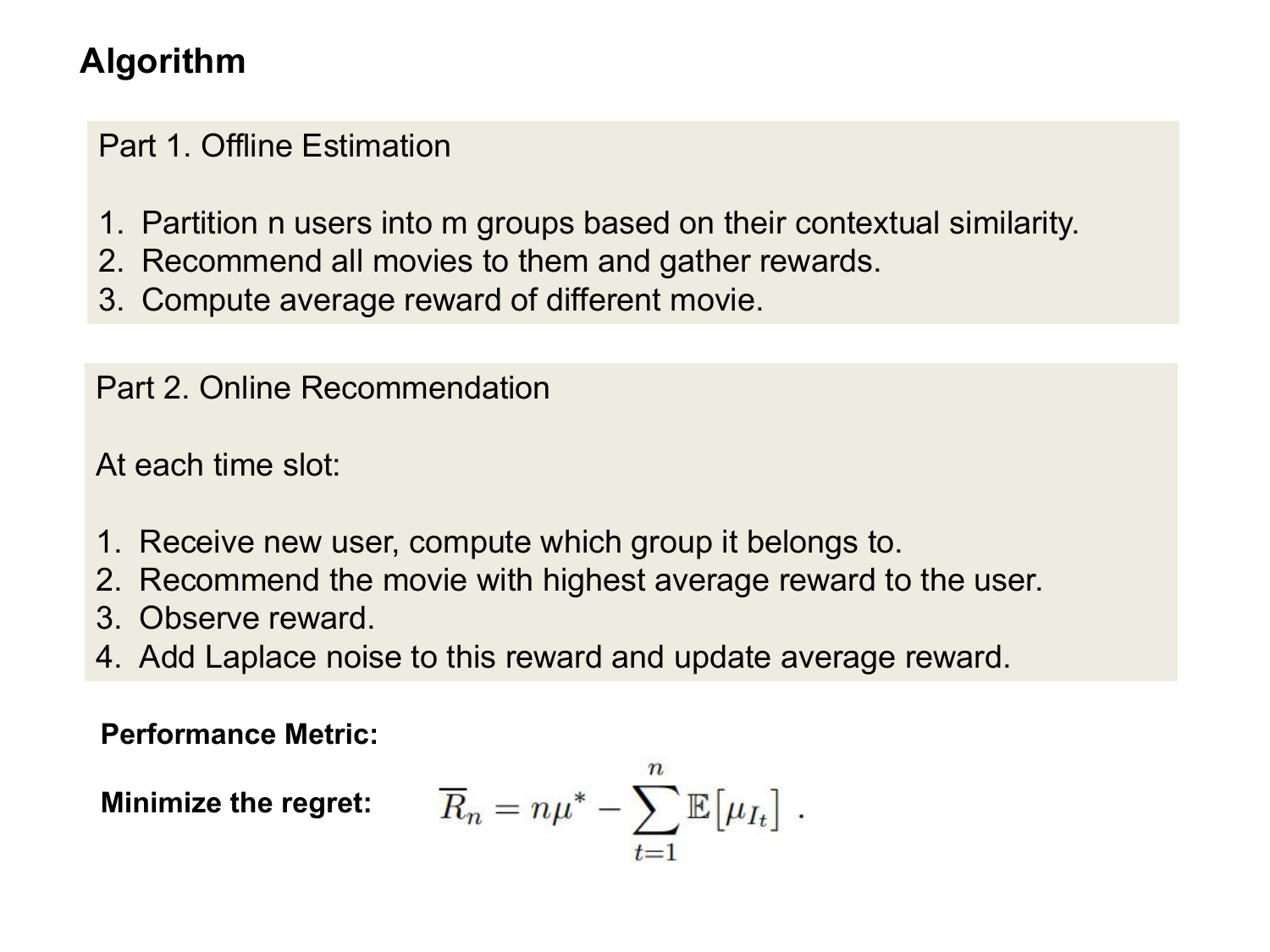# **Experiments: Set Up**

- 1. Dateset: the MovieLens dataset collected by the GroupLens Research Project at the University of Minnesota
- 943 users
- 5 movie genres
- 2. Generate Bernoulli distribution to simulate user's reward/feedback.

3.Plot the regret function to show the performance of the proposed algorithm.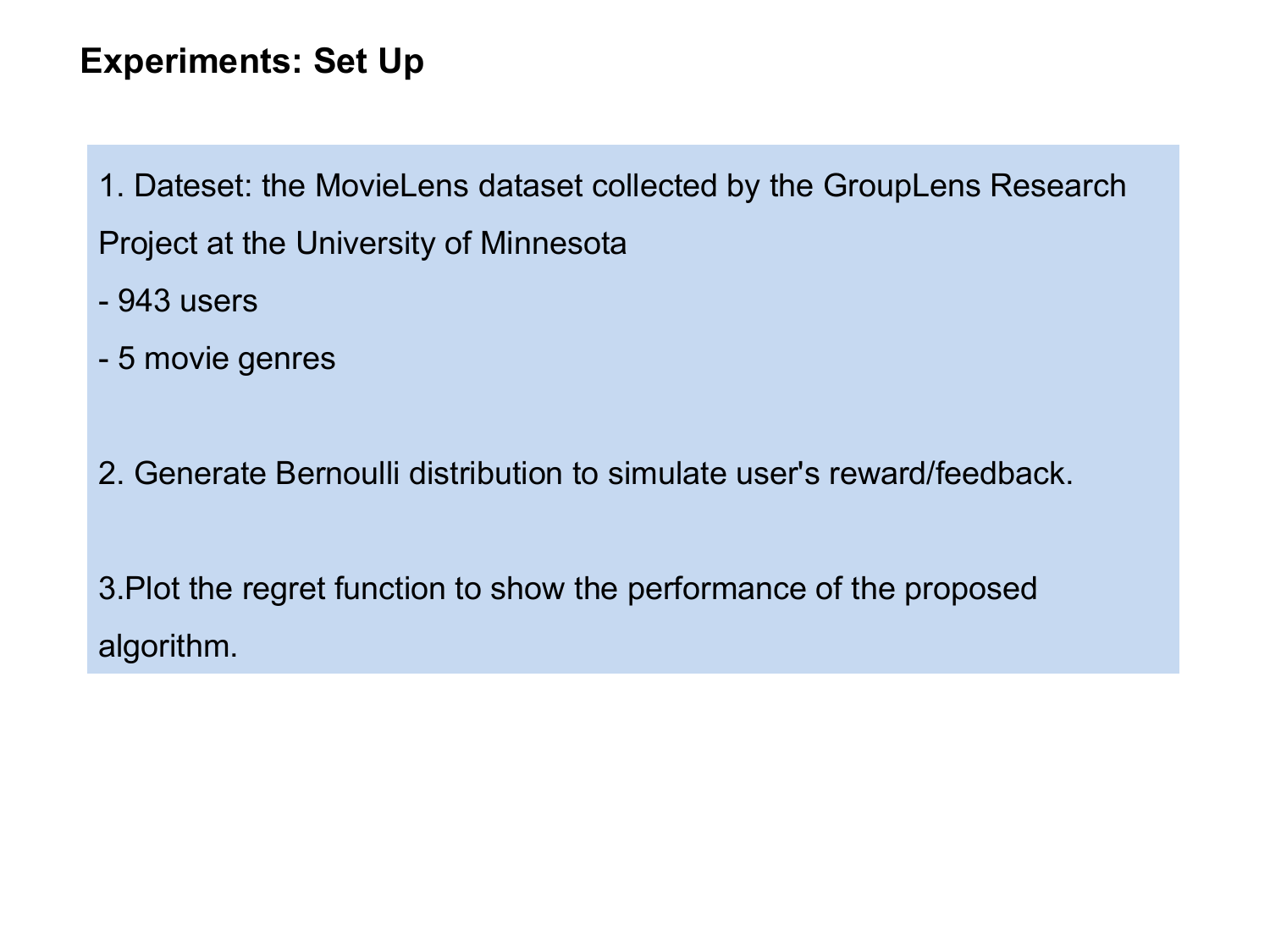# **Experiments: Results**

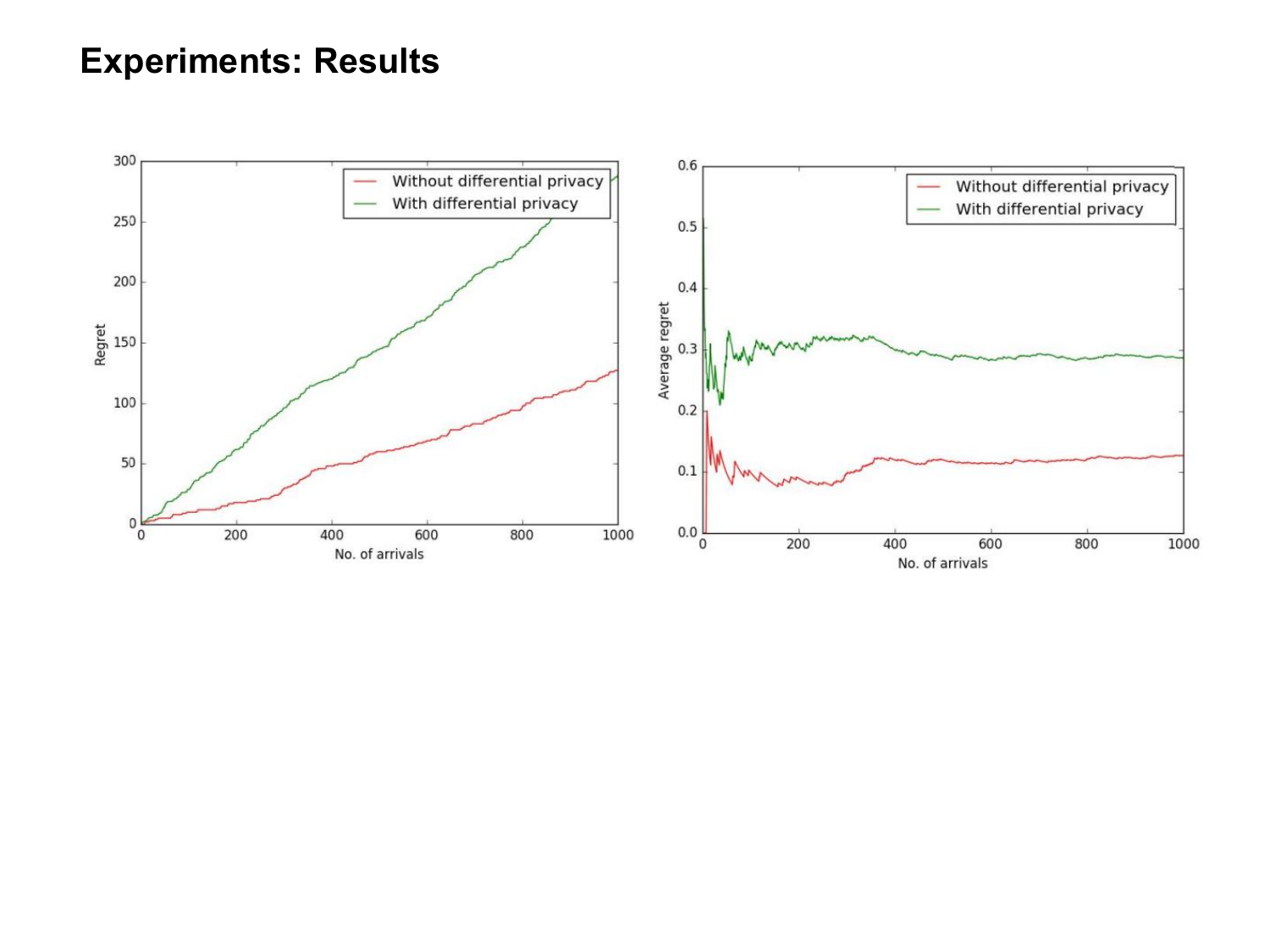# **References**

1. Dwork, Cynthia, et al. "Calibrating noise to sensitivity in private data analysis." Theory of Cryptography Conference. Springer BerlinHeidelberg, 2006.

2. Dwork, Cynthia, and Aaron Roth. "The algorithmic foundations of differential privacy." Foundations and Trends in Theoretical ComputerScience 9.3-4 (2014): 211-407.

3. Li L, Chu W, Langford J, et al. A contextual-bandit approach to personalized news article recommendation[C]. Proceedings of the 19th international conference on World wide web. ACM, 2010: 661-670.

4. Auer P, Cesa-Bianchi N, Fischer P. Finite-time analysis of the multiarmed bandit problem[J]. Machine learning, 2002, 47(2-3): 235-256.

5. Dwork C. Differential privacy: A survey of results[C]. International Conference on Theory and Applications of Models of Computation.Springer Berlin Heidelberg, 2008: 1-19.

6. Jeckmans A J P, Beye M, Erkin Z, et al. Privacy in recommender systems[M]. Social media retrieval. Springer London, 2013: 263-281.

7. F. Maxwell Harper and Joseph A. Konstan. 2015. The MovieLens Datasets: History and Context. ACM Transaction on Intellligent System(TiiS) 5, 4, Article 19.

8. Mishra N, Thakurta A. Private stochastic multi-arm bandits: From theory to practice[C]. ICML Workshop on Learning, Security, and Privacy.2014